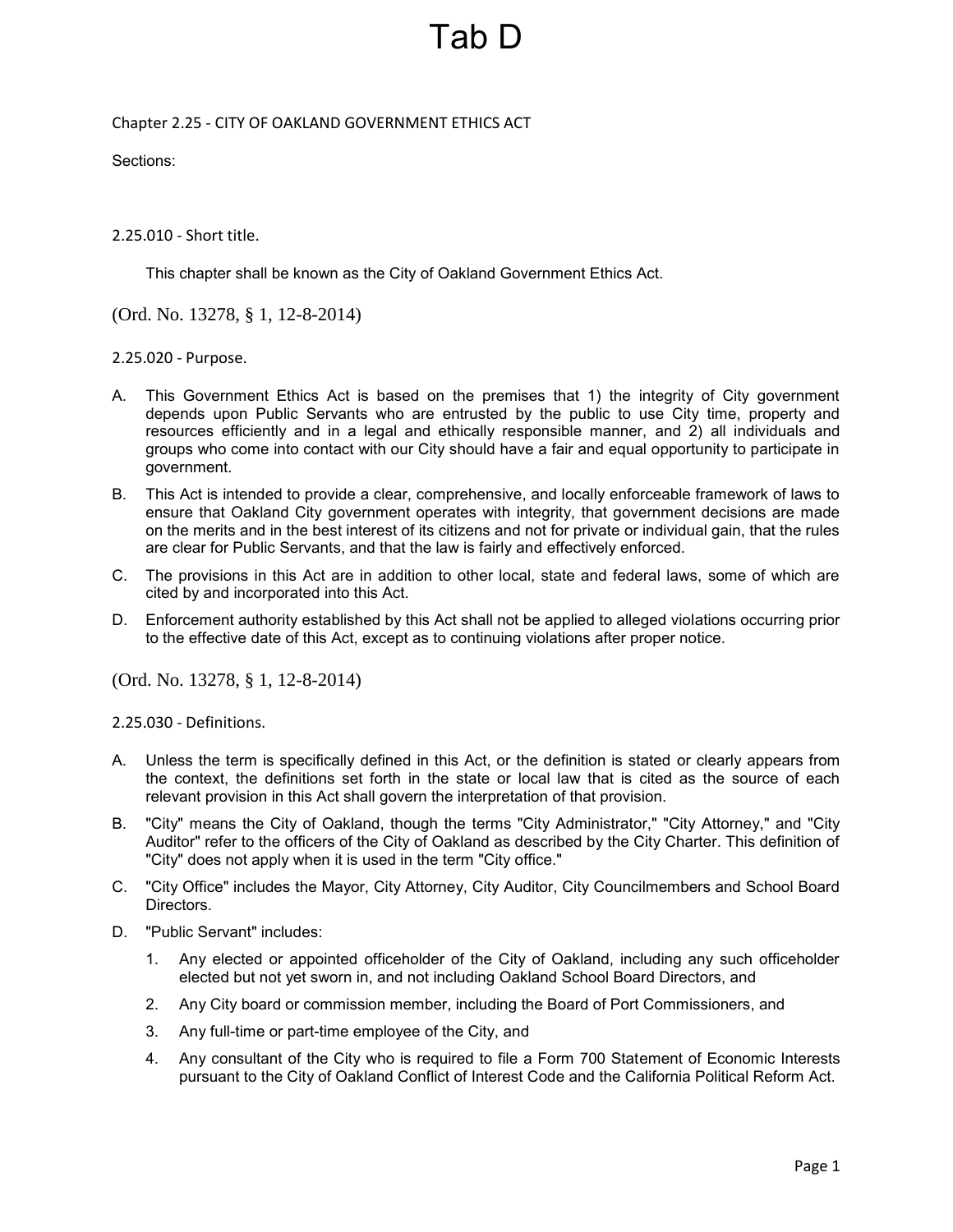E. "Relative" means any person who is related within the third degree by blood, marriage, or contract, and includes a spouse, domestic partner, parent, grandparent, child, sibling, parent-in-law, aunt, uncle, niece, nephew, first cousin, and any similar step relationship or similar relationship created by adoption.

(Ord. No. 13278, § 1, 12-8-2014)

2.25.040 - Conflicts of interests and personal gain.

- A. Financial Conflicts of Interests. A Public Servant shall not make, participate in making, or seek to influence a decision of the City in which the Public Servant has a financial interest within the meaning of the California Political Reform Act, Government Code Section 87100 et seq. and pursuant to City Charter Section 1200. All provisions of California Government Code Section 87100 - 87505 and City Charter Section 1200, as they relate to Public Servants, are incorporated by reference into this Act.
- B. Statement of Economic Interests (Form 700) Disclosure. The Mayor, City Council Members, City Administrator, City Attorney, City Auditor, any City board or commission member, any candidate for City Office, and any employee or consultant designated in the City Conflict of Interest Code shall file statements of economic interests and shall disclose all required information pursuant to the California Political Reform Act and the City Conflict of Interest Code.
- C. Conflicts of Interests in Contracting. A Public Servant shall not make or participate in making a contract in which he or she has a financial interest within the meaning of California Government Code Sections 1090 - 1097. All provisions of California Government Code Section 1090 - 1097, as the Sections relate to Public Servants, are incorporated by reference into this Act.
- D. Confidential Information. A Public Servant shall not willfully and knowingly disclose for pecuniary gain, personal advantage or private interest, to any other person, confidential information acquired by him or her in the course of his or her official duties.
- E. Incompatible Public Offices. A Public Servant, including but not limited to, an appointed or elected member of a governmental board, commission, committee, or other body, shall not simultaneously hold two (2) public offices that are incompatible, as prohibited by California Government Code Section 1099.
	- 1. Offices are incompatible when any of the following circumstances are present, unless simultaneous holding of the particular offices is compelled or expressly authorized by law:
		- a. Either of the offices may audit, overrule, remove members of, dismiss employees of, or exercise supervisory powers over the other office or body or over a multimember body that includes that other office.
		- b. Based on the powers and jurisdiction of the offices, there is a possibility of a significant clash of duties or loyalties between the offices.
		- c. Public policy considerations make it improper for one (1) person to hold both offices.
	- 2. When two (2) public offices are incompatible, a public officer shall be deemed to have forfeited the first office upon acceding to the second.
	- 3. This Subsection (E) does not apply to a position of employment, including a civil servant position.
	- 4. This Subsection (E) shall not apply to a governmental body that has only advisory powers.
- F. Conflict in Office. As prohibited by City Charter Section 1202, the Mayor and members of the Council shall not hold any other municipal office or any other office or employment to receive compensation from the City; or be appointed or elected to any office created by the Council while he or she is a member thereof, until at least one (1) year shall have expired after the expiration of the term for which he or she was elected.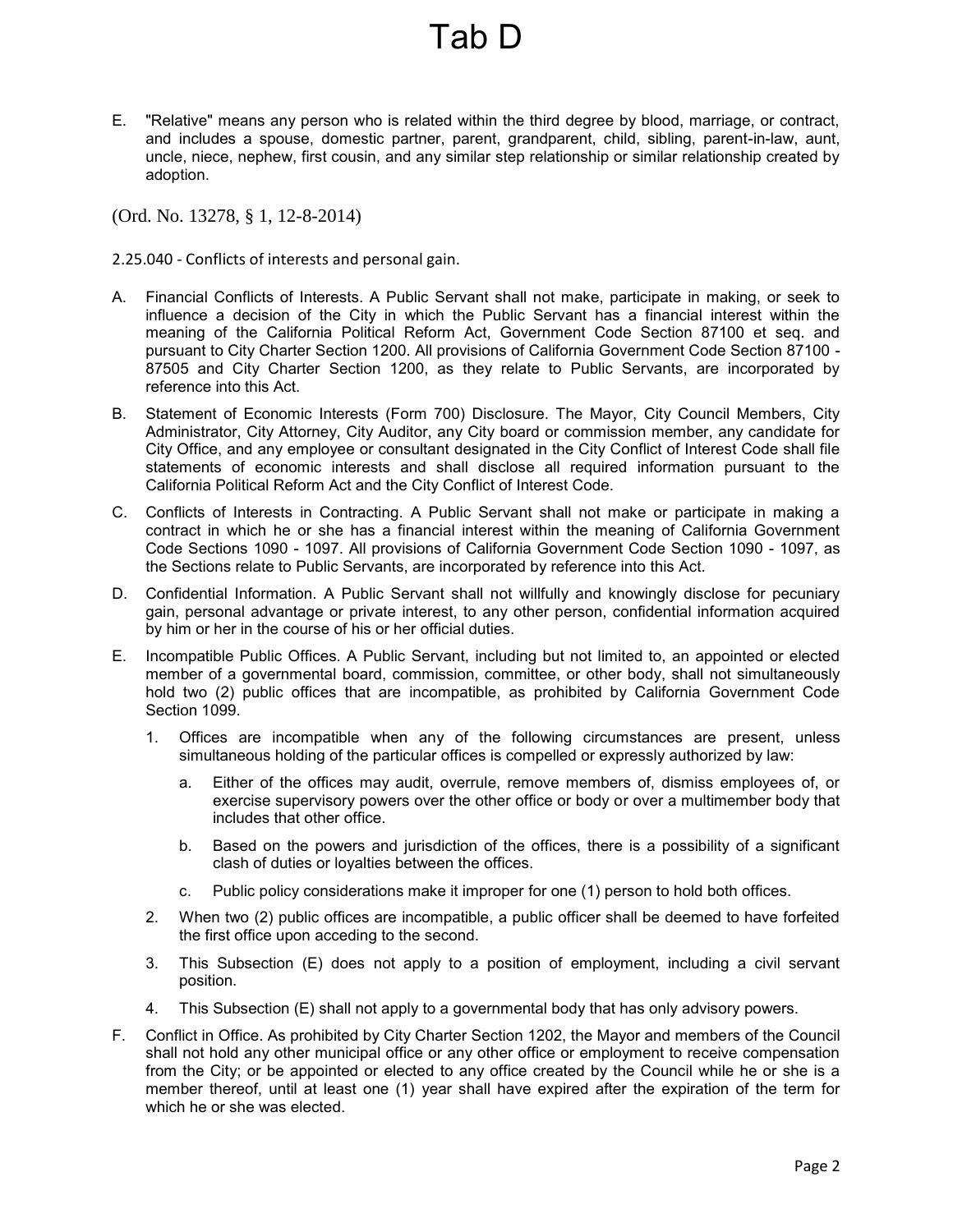G. Influencing Prospective Employment. A Public Servant shall not make, participate in making, or otherwise seek to influence a governmental decision affecting a person or entity with whom the Public Servant is discussing or negotiating or has entered into an agreement concerning future employment.

(Ord. No. 13278, § 1, 12-8-2014)

2.25.050 - Leaving public service "revolving door" restrictions.

- A. Permanent Post-Service Restriction on Representing, Advising and/or Assisting Non-City Parties in Particular Matters.
	- 1. Prohibition. A former Public Servant, after the termination of his or her service or employment with the City, shall not, with the intent to influence, act as agent or attorney, or otherwise represent, any person or entity other than oneself or the City before any court, or before any state, federal, or local agency, including the City Council, or any officer or employee thereof, by making any formal or informal appearance or by making any oral, written, or other communication in connection with a particular matter in which both of the following exist:
		- a. The City is a party or has a direct and substantial interest; and
		- b. The Public Servant participated personally and substantially in the matter as a City Public Servant.
	- 2. Definition. "Particular matter" includes but is not limited to a particular claim, official filing to the City by another, contract, negotiation, grant, permit, license, litigation, settlement, or similar transaction.
	- 3. In determining if communication regarding a particular matter violates this prohibition, representation or agency shall be presumed if a former Public Servant is compensated in any way and for any reason during the preceding twelve (12) month period either prior to or after the communication by a non-City person or entity that is either a party to the particular matter or is intending to influence the particular matter.
	- 4. Restriction on assisting others. No former Public Servant, after the termination of his or her service or employment with the City, shall aid, advise, counsel, consult or assist another public or private entity regarding a matter or in any proceeding in which the Public Servant would be precluded under Subsection A.1. from personally appearing.
	- 5. Exception for testimony. The prohibitions in Subsections A.1. and A.4. do not prohibit a former Public Servant from testifying as a witness pursuant to a subpoena, provided that no compensation is received other than the fees regularly provided for by law or regulation for witnesses.
- B. One-Year Post-Service Restriction on Supervisors Representing Non-City Parties.
	- 1. Prohibition. A former Public Servant, within one (1) year after the termination of his or her service or employment with the City, shall not, with the intent to influence, act as agent or attorney, or otherwise represent, any other public or private entity before any court, or before any state, federal, or local agency, or any officer or employee thereof, by making any formal or informal appearance or by making any oral, written, or other communication in connection with a particular matter, as defined in Subsection A.2., in which both of the following exist as it relates to the particular matter:
		- a. The City is a party or has a direct and substantial interest; and
		- b. The Public Servant knows or reasonably should know that the particular matter was actually pending under his or her official responsibility as a Public Servant within a period of one (1) year before the termination of his or her service with the City.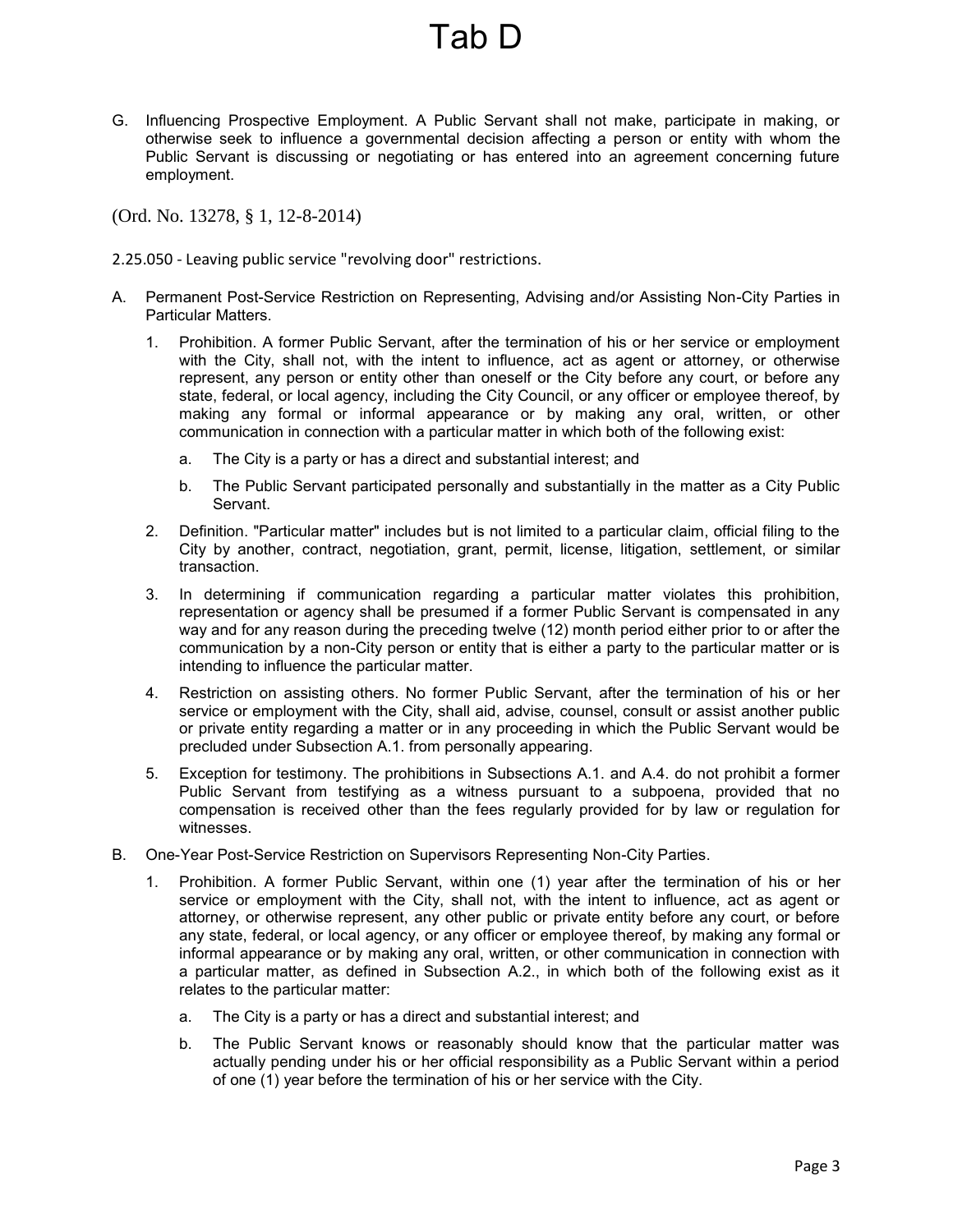- C. One-Year Restriction on Public Servants Representing Other Persons Before Former Department. No current or former Public Servant, for one year after termination of his or her service or employment with any department, board, commission, office or other unit of the City, shall, with the intent to influence a government decision, communicate orally, in writing, or in any other manner on behalf of any other person (except the City) with any officer or employee of the department, board, commission, office or other unit of government, for which the Public Servant served.
	- 1. Mayor, Members of the Council, and their Senior Staff Members. For purposes of the one-year restriction under Subsection C., the "department" for which a former Mayor, a former member of the Council, or a former senior staff member to either the Mayor or a member of the Council served shall be the City and the prohibition in Subsection C. shall extend to communications with:
		- a. A board, department, commission or agency of the City;
		- b. An officer or employee of the City;
		- c. An appointee of a board, department, commission, agency, officer, or employee of the City; or
		- d. A representative of the City.
	- 2. For the purposes of this Subsection C., "a former senior staff member to either the Mayor or a member of the Council" means an individual employed in any of the following positions at the time the individual terminated his or her employment with the City: chief of staff, deputy chief of staff, communications or other director, legislative or policy aide, or any position in the Mayor's or Council Member's office that is required to file a Form 700 pursuant to the Oakland Conflict of Interest Code.
- D. Employment by a Party to a City Contract on Which the Public Servant Worked. No current or former Public Servant shall be employed by or otherwise receive compensation from a person or entity that entered into a contract with the City within the preceding one year where the Public Servant personally and substantially participated in the award of the contract.
- E. Waiver by the Public Ethics Commission.
	- 1. At the request of a current or former Public Servant, the Public Ethics Commission may waive any of the restrictions in Subsections A., B., or C. for members of City boards and commissions whom, by law, must be appointed to represent any profession, trade, business union or association.
	- 2. At the request of a current or former Public Servant, the Public Ethics Commission may waive the prohibition in Subsection D. if the Commission determines that imposing the restriction would cause extreme financial hardship for the City Public Servant.

(Ord. No. 13278, § 1, 12-8-2014)

2.25.060 - Perks of office and misuse of city resources or position for private gain.

- A. Misuse of City Resources or Position.
	- 1. As prohibited by California Government Code Section 8314, a Public Servant may not use or permit others to use public resources for a campaign activity or for personal or non-City purposes not authorized by law.
		- a. Definitions. For purposes of this Section, the following definitions provided in California Government Code Section 8314 apply:
			- i. "Personal purpose" means activities for personal enjoyment, private gain or advantage, or an outside endeavor not related to City business. "Personal purpose" does not include the incidental and minimal use of public resources, such as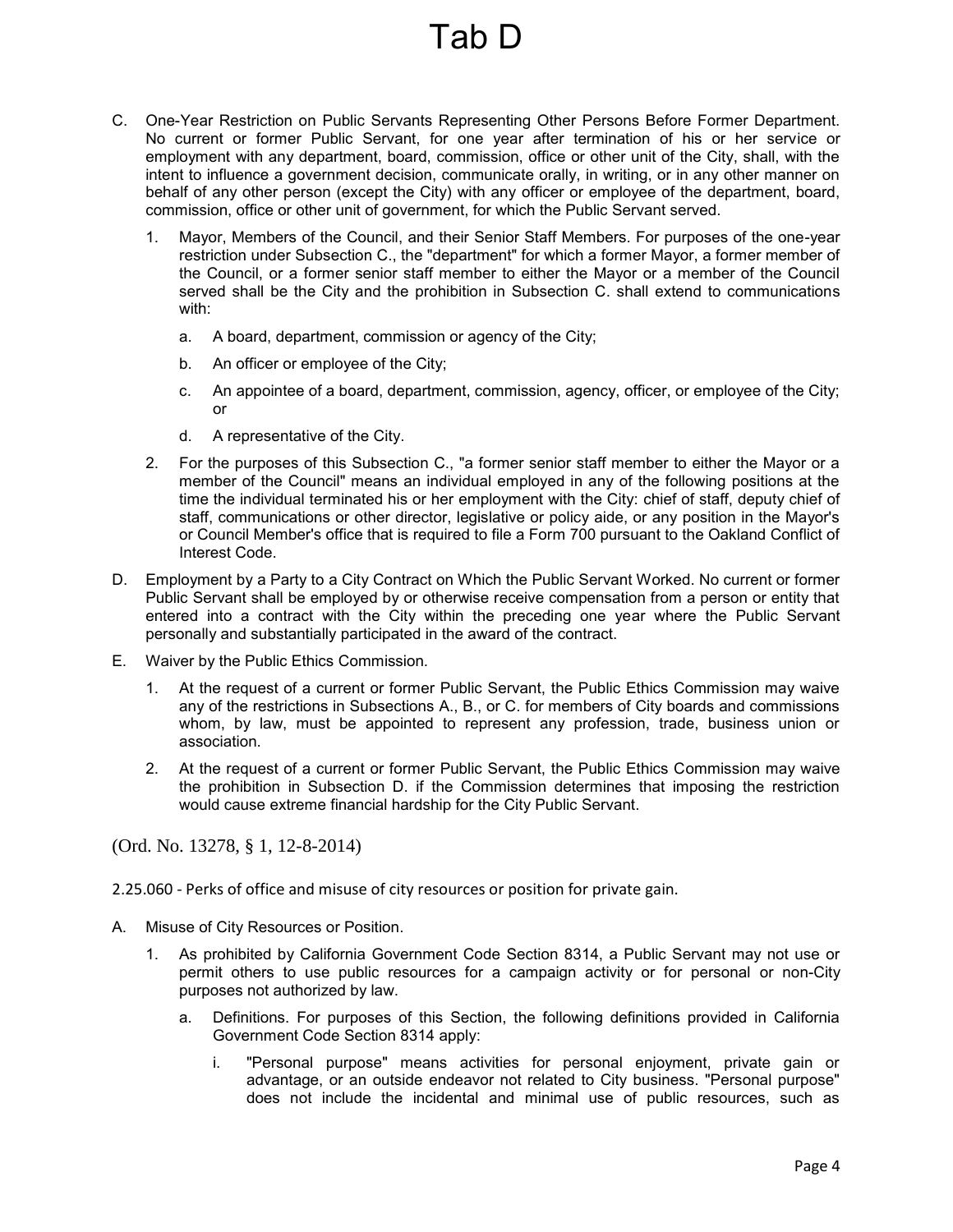equipment or office space, for personal purposes, including an occasional telephone call.

- ii. "Campaign activity" means an activity constituting a contribution as defined in California Government Code Section 82015 or an expenditure as defined in California Government Code Section 82025. "Campaign activity" does not include the incidental and minimal use of public resources, such as equipment or office space, for campaign purposes, including the referral of unsolicited political mail, telephone calls, and visitors to private political entities.
- iii. "Public resources" means any property or asset owned by the City, including but not limited to land, buildings, facilities, funds, equipment, supplies, telephones, computers, vehicles, travel, and City-compensated time.
- iv. "Use" means a use of public resources which is substantial enough to result in a gain or advantage to the user or a loss to the City for which a monetary value may be estimated.
- b. Nothing in this Subsection A. shall prohibit the use of public resources for providing information to the public about the possible effects of any bond issue or other ballot measure on government activities, operations, or policies, provided that the informational activities are otherwise authorized by the laws of the City or California and the information provided constitutes a fair and impartial presentation of relevant facts to aid the electorate in reaching an informed judgment regarding the bond issue or ballot measure.
- 2. No Public Servant or candidate for City Office may use his or her position or prospective position, or the power or authority of his or her office or position, in any manner intended to induce or coerce any person to provide any private advantage, benefit, or economic gain to the City Public Servant or candidate or any other person.
- B. Prohibitions Related to Political Activity and Solicitation of Contributions.
	- 1. Political Activities. As prohibited by California Government Code Section 3203, no restrictions shall be placed on the political activities of any Public Servant, except as otherwise provided in federal, state or local law.
	- 2. Political Influence. As prohibited by California Government Code Section 3204, no Public Servant "who holds, or who is seeking election or appointment to, any office or employment in the City shall, directly or indirectly, use, promise, threaten or attempt to use, any office, authority, or influence, whether then possessed or merely anticipated, to confer upon or secure for any individual person, or to aid or obstruct any individual person in securing, or to prevent any individual person from securing, any position, nomination, confirmation, promotion, or change in compensation or position, within the City, upon consideration or condition that the vote or political influence or action of such person or another shall be given or used in behalf of, or withheld from, any candidate, officer, or party, or upon any other corrupt condition or consideration. This prohibition shall apply to urging or discouraging the individual employee's action.
	- 3. Solicitation of Contributions.
		- a. As prohibited by California Government Code Section 3205, a Public Servant or candidate for City of Oakland office shall not, directly or indirectly, solicit a political contribution from another City Public Servant, or from a person on an employment list of the City, with knowledge that the person from whom the contribution is solicited is a Public Servant or is on an employment list of the City. This Subsection B.3.a. shall not prohibit a City Public Servant or candidate for City of Oakland office from requesting political contributions from Public Servants if the solicitation is part of a solicitation made to a significant segment of the public which may include City Public Servants.
		- b. As prohibited by California Government Code Section 3205, an Oakland Unified School District Board Director or candidate for such office shall not, directly or indirectly, solicit a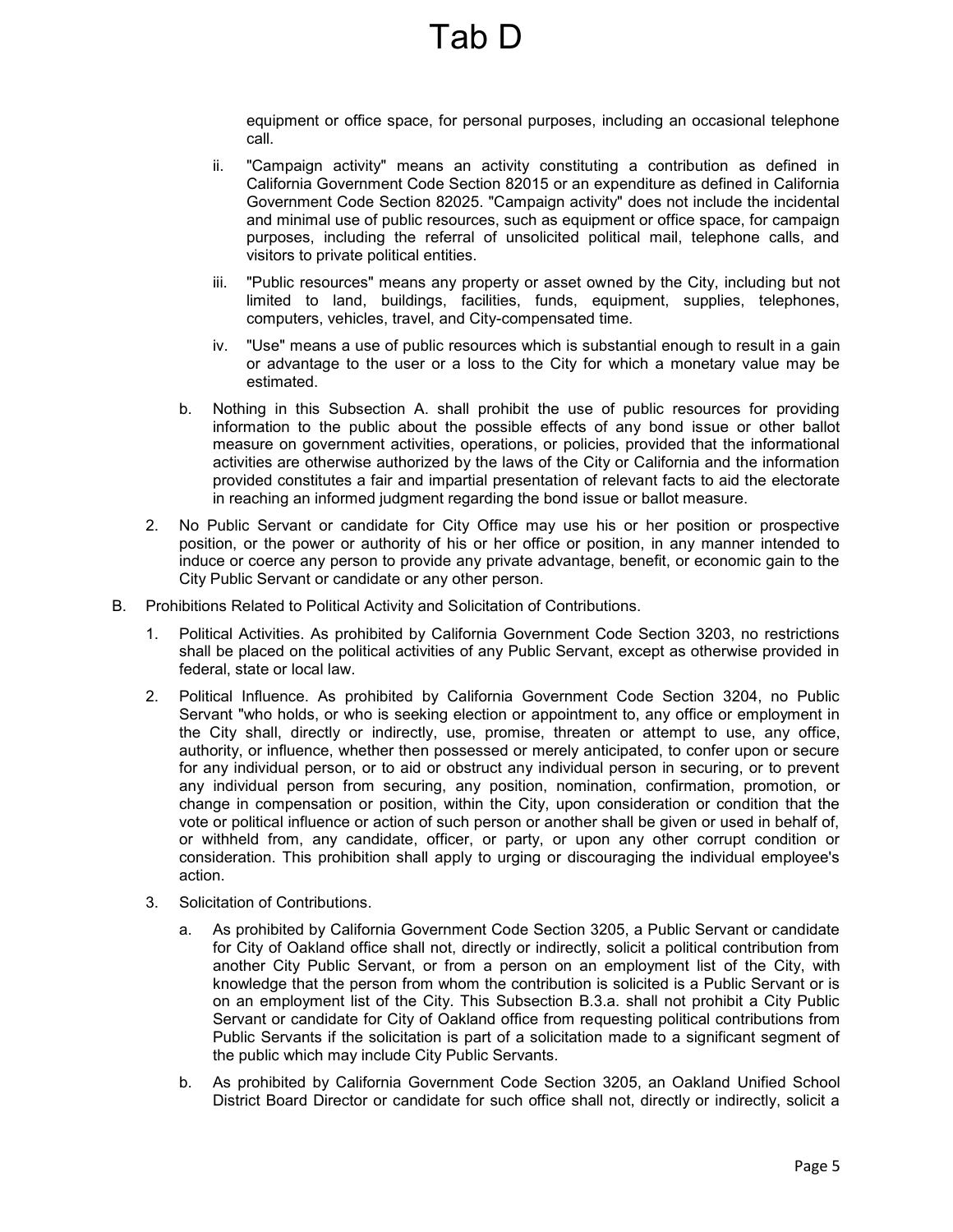political contribution from an employee of the District, or from a person on an employment list of the District, with knowledge that the person from whom the contribution is solicited is an employee of the District or on an employment list of the District. This Subsection B.3.b. shall not prohibit a Director or candidate from requesting political contributions from District employees if the solicitation is part of a solicitation made to a significant segment of the public which may include District employees.

- 4. Activities While in Uniform. As prohibited by California Government Code Section 3206, a Public Servant shall not participate in political activities of any kind while in his or her City work-related uniform.
- C. Restrictions on Gifts.
	- 1. A person shall not offer or make, and a Public Servant or candidate for City Office shall not accept, a gift when it is reasonably foreseeable that the Public Servant or candidate could be influenced by the gift in the performance of an official act.
	- 2. A Public Servant or candidate for City Office who is required to file a statement of economic interests pursuant to the California Political Reform Act shall comply with the gift requirements and restrictions in the Political Reform Act and the California Constitution except that the total annual gift limit per source for Public Servants shall be two hundred fifty dollars (\$250.00).
	- 3. In addition to the gift limits and reporting requirements imposed on certain Public Servants by the Political Reform Act and Subsection C. of this Act, a Public Servant shall not solicit or accept, and a person who is a restricted source shall not offer or make, any gift or loan valued at more than fifty dollars (\$50.00) cumulatively in a calendar year from a person who the Public Servant knows or has reason to know is a restricted source, except loans received from commercial lending institutions in the ordinary course of business. This prohibition applies to all Public Servants regardless of whether they must file a statement of economic interests.
		- a. Restricted Source. For purposes of this Subsection C., a restricted source means:
			- i. A person doing business with or seeking to do business with the department of the Public Servant; or
			- ii. A person who during the prior twelve (12) months knowingly attempted to influence the Public Servant in any legislative or administrative action.
		- b. Gift. For purposes of this Subsection C., the term gift has the same meaning as under the Political Reform Act, California Government Code Section 81000 et seq., and the regulations adopted thereunder. Gifts exempt from the limits imposed by California Government Code Section 89503 shall also be exempt from the prohibition set forth in this Subsection.
	- 4. A lobbyist or lobbying firm shall not act as an agent or intermediary in the making of any gifts or arrange for the making of any gift by another person to any Public Servant. Any intermediary of a gift shall be required to disclose the true source of the gift to the recipient.
	- 5. A Public Servant or candidate for City Office may request that the Public Ethics Commission provide the requestor with written advice concerning the legality of accepting any specific gift. Such request shall contain sufficient information to allow the Commission or its staff to properly consider the matter. The Commission or its staff shall provide written advice in response to such a request within a reasonable time after the Commission's receipt of the request.
- D. Prohibition on City Officers and Board or Commission Members Contracting with the City. During his or her term of office, no City Officer shall enter, submit a bid for, negotiate for, or otherwise attempt to enter, any contracts or subcontracts with the City, other than compensation or employment stemming from their office held. During his or her term of office, no member of a City Board or Commission, as defined in this subsection shall enter, submit a bid for, negotiate for, or to otherwise attempt to enter, any contracts or subcontracts with the City, other than compensation or employment stemming from their office held, where the amount of the contracts or the subcontracts exceeds ten thousand dollars (\$10,000.00) in aggregate.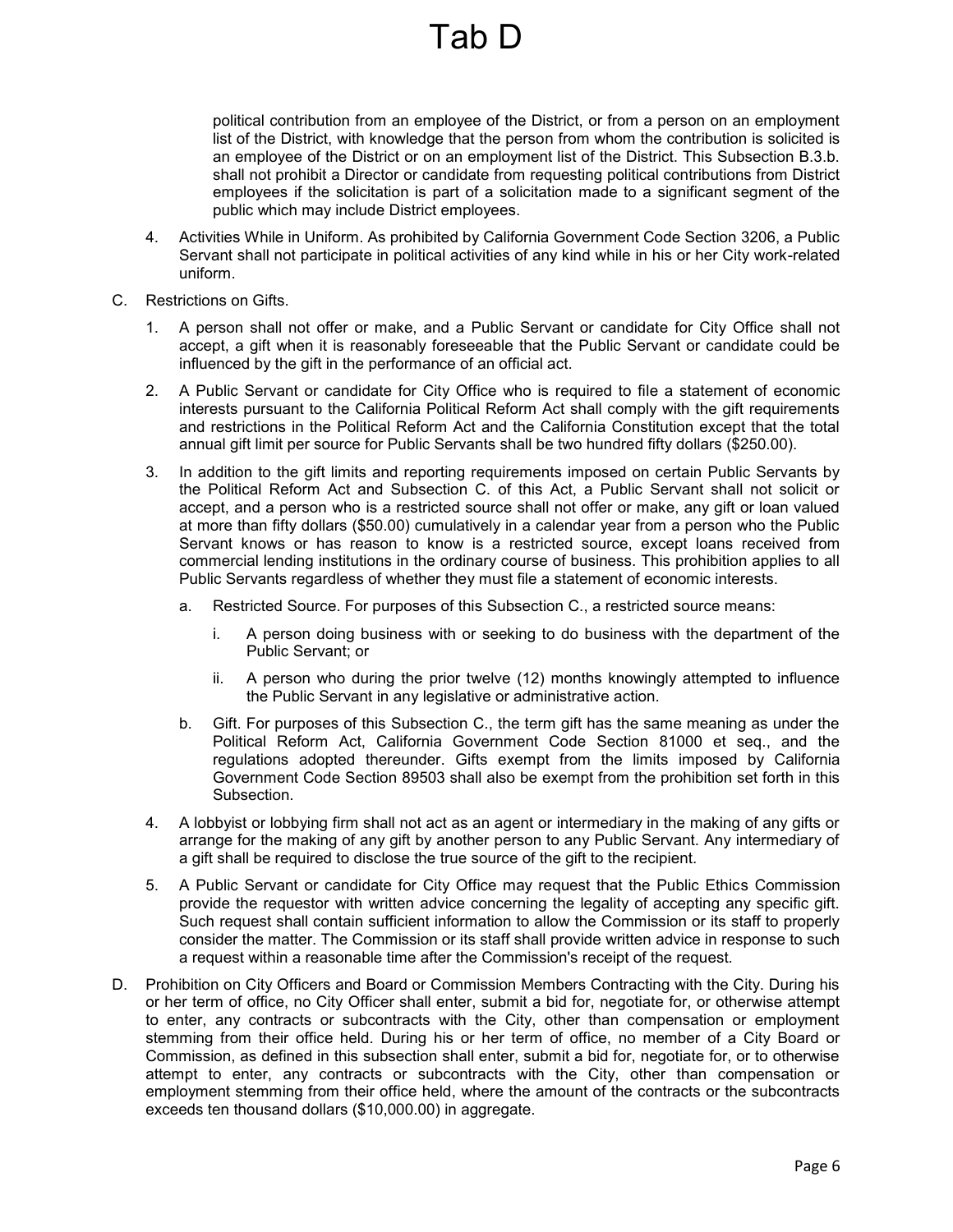1. Definitions. For purposes of this Subsection VI(D), the following definitions shall apply:

Tab D

- a. "Business" means any corporation, partnership, sole proprietorship, firm, enterprise, franchise, association, organization; or other legal entity or undertaking organized for economic gain.
- b. "City Officer" shall mean the Mayor, City Council Members, City Administrator, City Attorney, City Auditor, City Controller, the head of any City department, and any person appointed as the chief executive officer under such board or commission.
- c. "City Boards or Commission" shall include the Children's Fund Planning & Oversight Commission, the Housing, Residential Rent & Relocation Board, the Planning Commission, the Port Commission, the Public Ethics Commission, the Police and Fire Retirement Board, and any other City board or commission with decision making authority beyond merely the making of recommendations.
- d. "Contract" means any agreement other than a grant or an agreement for employment in exchange for payment or benefits.
- e. "Subcontract" means a contract to perform any work for a primary contractor that has an agreement with the City.
- 2. Exceptions. This Subsection D. shall not apply to the following contracts or subcontracts:
	- a. A contract or subcontract with a 501(c)(3) nonprofit organization;
	- b. A contract or subcontract with a business with which a City Officer or member of a City Board or Commission, as defined in this subsection, is affiliated unless the City Officer or Board or Commission member exercises management and control over the business. A member exercises management and control if he or she is:
		- i. An officer or director of a corporation;
		- ii. A majority shareholder of a closely held corporation;
		- iii. A shareholder with more than five percent (5%) beneficial interest in a publicly traded corporation;
		- iv. A general partner or limited partner with more than twenty percent (20%) beneficial interest in the partnership; or
		- v. A general partner regardless of percentage of beneficial interest and who occupies a position of, or exercises management or control of the business;
		- vi. A contract or subcontract entered into before a member of a board or commission commenced his or her service;
		- vii. An agreement to provide property, goods or services to the City and County at substantially below fair market value; or
		- viii. A settlement agreement resolving a claim or other legal disputer
- 3. Waiver. The Ethics Commission may waive the prohibitions in this Subsection D. for any City Officer or member of a City Board or Commission, as defined in this subsection, who, by law, must be appointed to represent any profession, trade, business, union or association.
- 4. Limitation. Failure of a City Officer or member of a City Board or Commission, as defined in this subsection to comply with this Subsection D. shall not be grounds for invalidating any contract with the City.

(Ord. No. 13278, § 1, 12-8-2014)

2.25.070 - Fair process.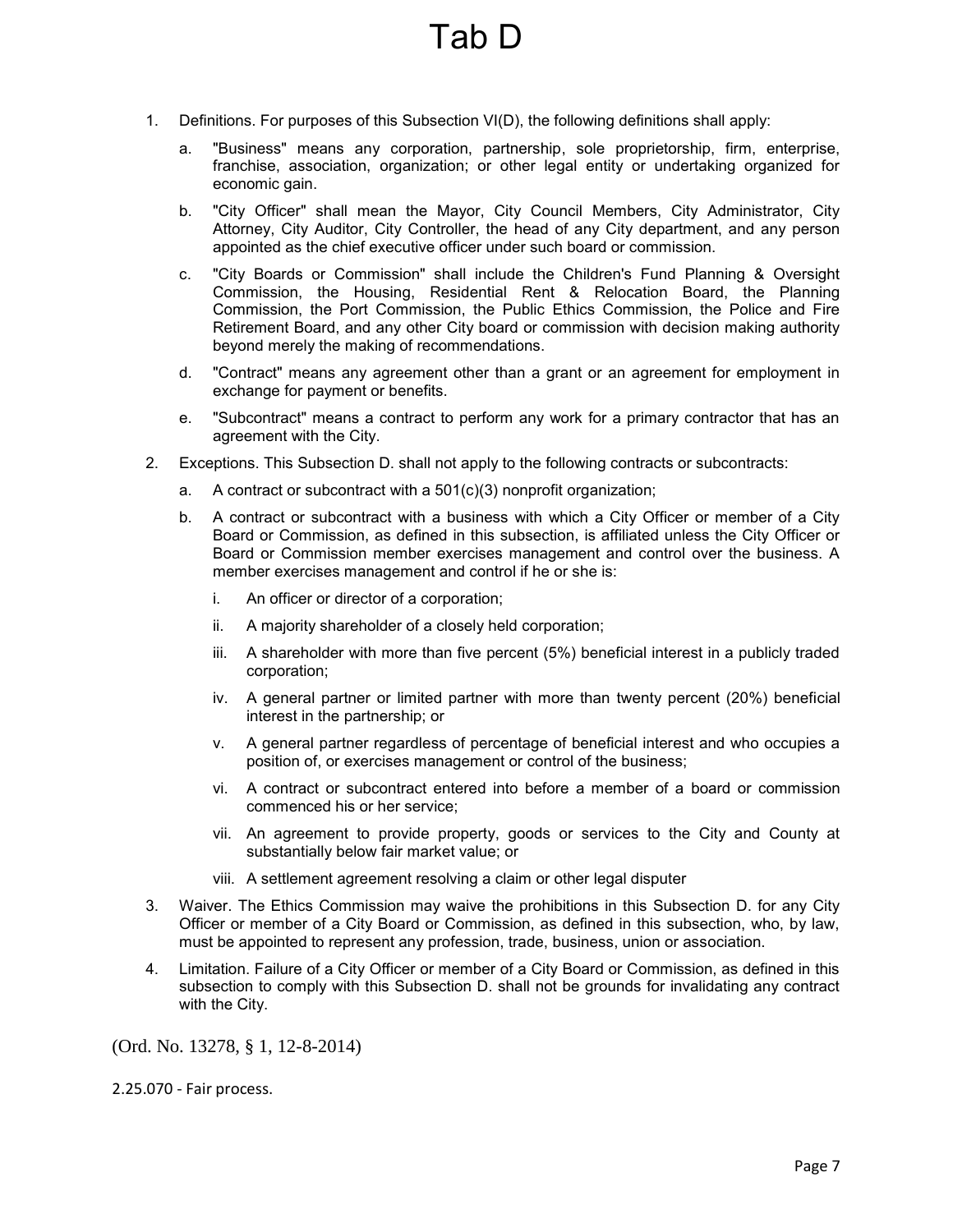- A. Prohibition on Bribery. No person shall offer or make, and no Public Servant shall solicit or accept, anything of value in exchange for the performance of any official act.
- B. Prohibition on Payment for Office or Appointment. It is unlawful for any Public Servant to give or promise to give to any person any portion of his or her compensation or any money or thing of value in consideration of having been, or of being nominated, appointed, voted for, or elected to any office or employment.
- C. Prohibition on City Public Servant Influencing Contracts with Former Employer. In addition to the requirements of Government Code Sections 87100, et seq., no Public Servant shall knowingly make, participate in making, or attempt to use his or her official position to influence any governmental decision directly relating to any contract where the Public Servant knows or has reason to know that any party to the contract is a person by whom the Public Servant was employed immediately prior to entering government service within twelve (12) months prior to the time the Public Servant acts on the matter.
- D. Prohibition on Nepotism.
	- 1. In addition to the prohibition in Oakland City Charter Section 907, which is incorporated herein by reference, a Public Servant may not make, participate in making or otherwise seek to influence a decision of the City regarding an employment or contract action involving a Relative. Nothing in this Section shall prohibit a Public Servant from acting as a personal reference or providing a letter of reference for a Relative who is seeking appointment to a position in any City department, board, or commission other than the officer or employee's department, board, or commission or under the department, board or commission's control.

A department head who is prohibited under Subsection VII(D)(2) from participating in an employment action involving a Relative shall delegate in writing to an employee within the department any decisions regarding such employment action.

- 2. Public Servant may not supervise another Public Servant who is also a Relative. This prohibition applies to the regular assignment for each Public Servant's position and does not apply to temporary assignments such as working an overtime or traded shift, or substituting for a fellow employee.
- E. Non-Interference in Administrative Affairs. As prohibited by City Charter Section 218, except for the purpose of inquiry, the Council and its members shall deal with the administrative service for which the City Administrator, Mayor and other appointed or elected officers are responsible, solely through the City Administrator, Mayor or such other officers. Neither the Council nor any Council member shall give orders to any subordinate of the City under the jurisdiction of the City Administrator or such other officers, either publicly or privately; nor shall they attempt to coerce or influence the City Administrator or such other officers, in respect to any contract, purchase of any supplies or any other administrative action; non in any manner direct or request the appointment of any person to or his removal from office by the City Administrator or any of his subordinates or such other officers, nor in any manner take part in the appointment or removal of officers or employees in the administrative service of the City. In addition to the penalties provided for in Charter Section 218, a member of the Council who violates the provisions of this Subsection E. shall be subject to all other penalties provided in this Act.

(Ord. No. 13278, § 1, 12-8-2014)

- 2.25.080 Public ethics commission role and responsibilities.
- A. Prevention. The Commission, in consultation with the City Attorney, shall provide timely advice, assistance, and training to Public Servants and candidates who are subject to the requirements of this Act.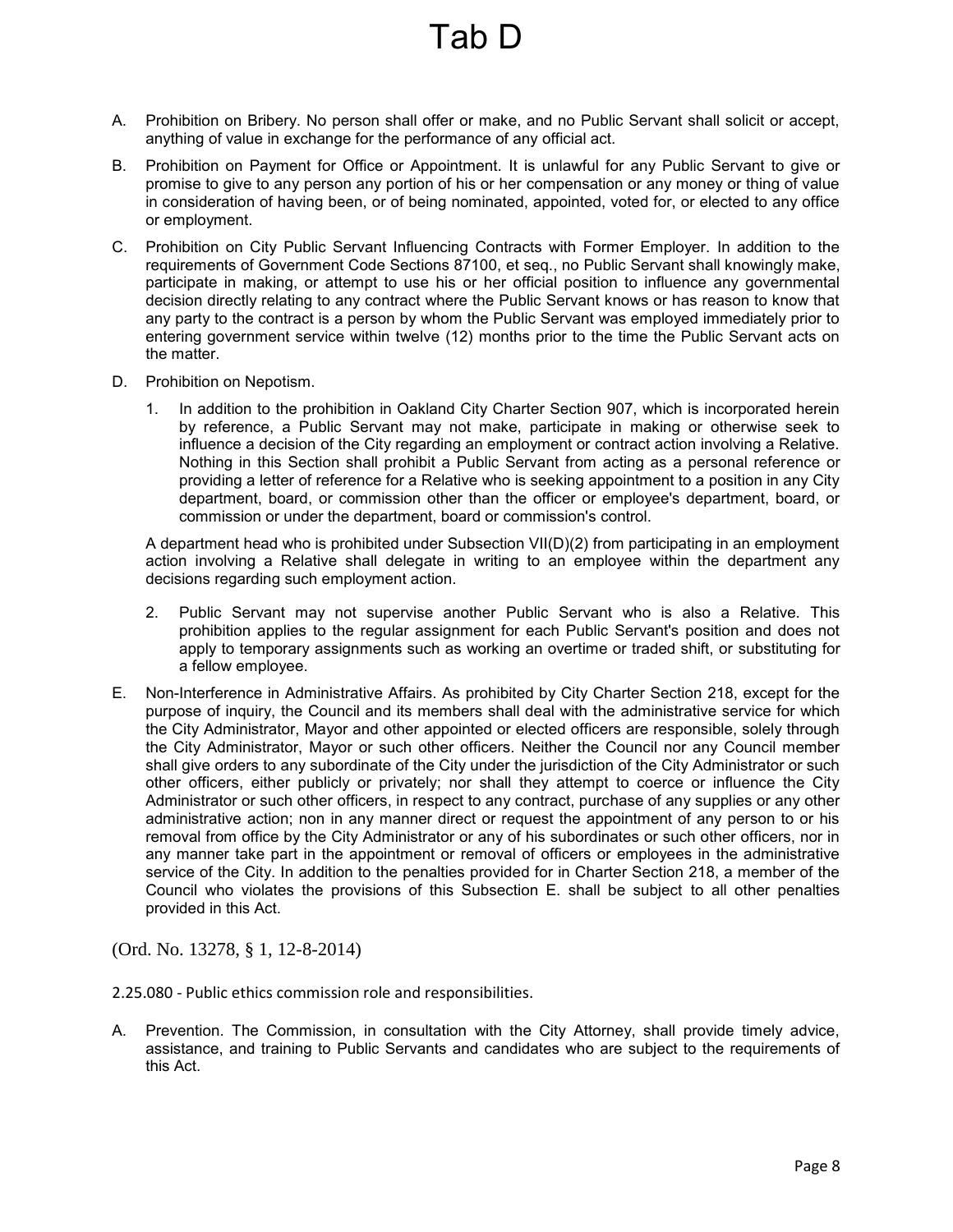- 1. All Public Servants who must file a Form 700 Statement of Economic Interest shall receive training regarding government ethics laws no less than once every two (2) years facilitated by the Public Ethics Commission in partnership with the Office of the City Attorney.
- 2. The Commission, in consultation with and with the assistance of the City Attorney, shall issue an ethics resource guide for City Public Servants which shall be updated periodically.
- B. Implementation. The Commission may adopt, amend, and rescind rules and regulations to carry out the purposes and provisions of this Act, subject to Section 2.24.070 of the Oakland Municipal Code.
- C. Enforcement. A person who violates this Act is subject to criminal, civil, administrative, and other penalties provided for in this Section. In the event criminal violations of the Act come to the attention of the Commission, the Commission may forward the information to the appropriate enforcement agency.
	- 1. Criminal Penalties. Any person who knowingly or willfully violates any provision of this Act is guilty of a misdemeanor. Any person who knowingly or willfully causes any other person to violate any provision of this Act, or who aids and abets any other person in the violation of any provision of this Act, shall be liable under the provisions of this Act.
		- a. No person convicted of a misdemeanor under this Act shall act as a lobbyist or as a City contractor for a period of four (4) years following the date of the conviction unless the court, at the time of sentencing, specifically determines that this provision shall not be applicable.
		- b. For the purposes of this Section, a plea of nolo contendere shall be deemed a conviction.
	- 2. Civil Penalties. Any person who intentionally or negligently violates any provision of this Act shall be liable in a civil action brought by the Public Ethics Commission or the City Attorney for an amount up to five thousand dollars (\$5,000.00) per violation, or up to three (3) times the amount the person failed to report properly or unlawfully contributed expended, gave or received, whichever is greater. A civil action brought by the Commission requires an affirmative vote of not less than five (5) members of the Commission.
		- a. If two (2) or more persons are responsible for any violation, they shall be jointly and severally liable.
		- b. In determining the amount of liability, the court may take into account the seriousness of the violation and the degree of culpability of the defendant.
	- 3. Administrative penalties. Any person who violates any provision of this Act shall be liable in an administrative proceeding before the Commission held pursuant to the Commission's Complaint Procedures. The Commission may impose administrative penalties in an amount up to five thousand dollars (\$5,000.00) per violation, or up to three (3) times the amount the person failed to report properly or unlawfully contributed, expended, gave or received, whichever is greater. In addition to administrative penalties, the Commission may issue warnings to or require ether remedial measures.
	- 4. Injunctive Relief. The Commission, City Attorney, or any individual residing within the City may sue for injunctive relief to enjoin violations or to compel compliance with the provisions of Sections 2.25.040, 2.25.050, 2.26.060 and 2.25.070 of this Act.

Any person, other than the Commission or City Attorney, before filing a civil action pursuant to Subsection C.4., shall first file with the Commission and City Attorney a written request for the Commission and/or City Attorney to commence the action. The request shall contain a statement of the grounds for believing a cause of action exists. The Commission and City Attorney shall each respond in writing within ninety (90) days after receipt of the request indicating whether they intend to file an action for injunctive relief. If either indicates in the affirmative and files an action within sixty (60) days thereafter, no other action may be brought unless the action brought by the Commission or City Attorney is dismissed without prejudice.

If the Commission needs additional time to determine whether to file an action or needs additional time to file the action, the Commission may, by resolution indicating evidence of good cause and